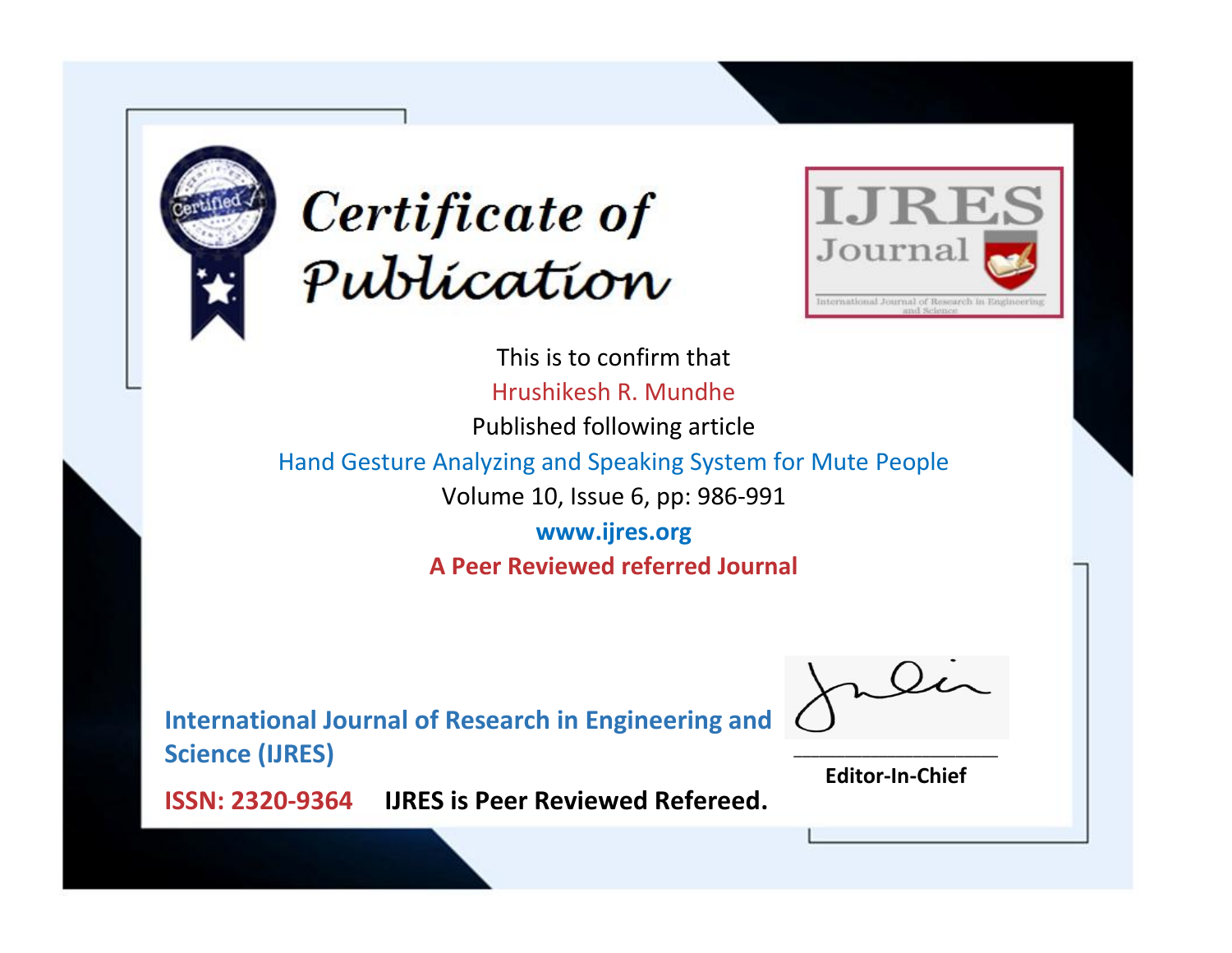



This is to confirm that

Sahil D. Patil

Published following article

Hand Gesture Analyzing and Speaking System for Mute People

Volume 10, Issue 6, pp: 986-991

**www.ijres.org A Peer Reviewed referred Journal**

**International Journal of Research in Engineering and Science (IJRES)**

\_\_\_\_\_\_\_\_\_\_\_\_\_\_\_\_\_\_\_\_\_\_\_\_ **Editor-In-Chief**

**Journal.**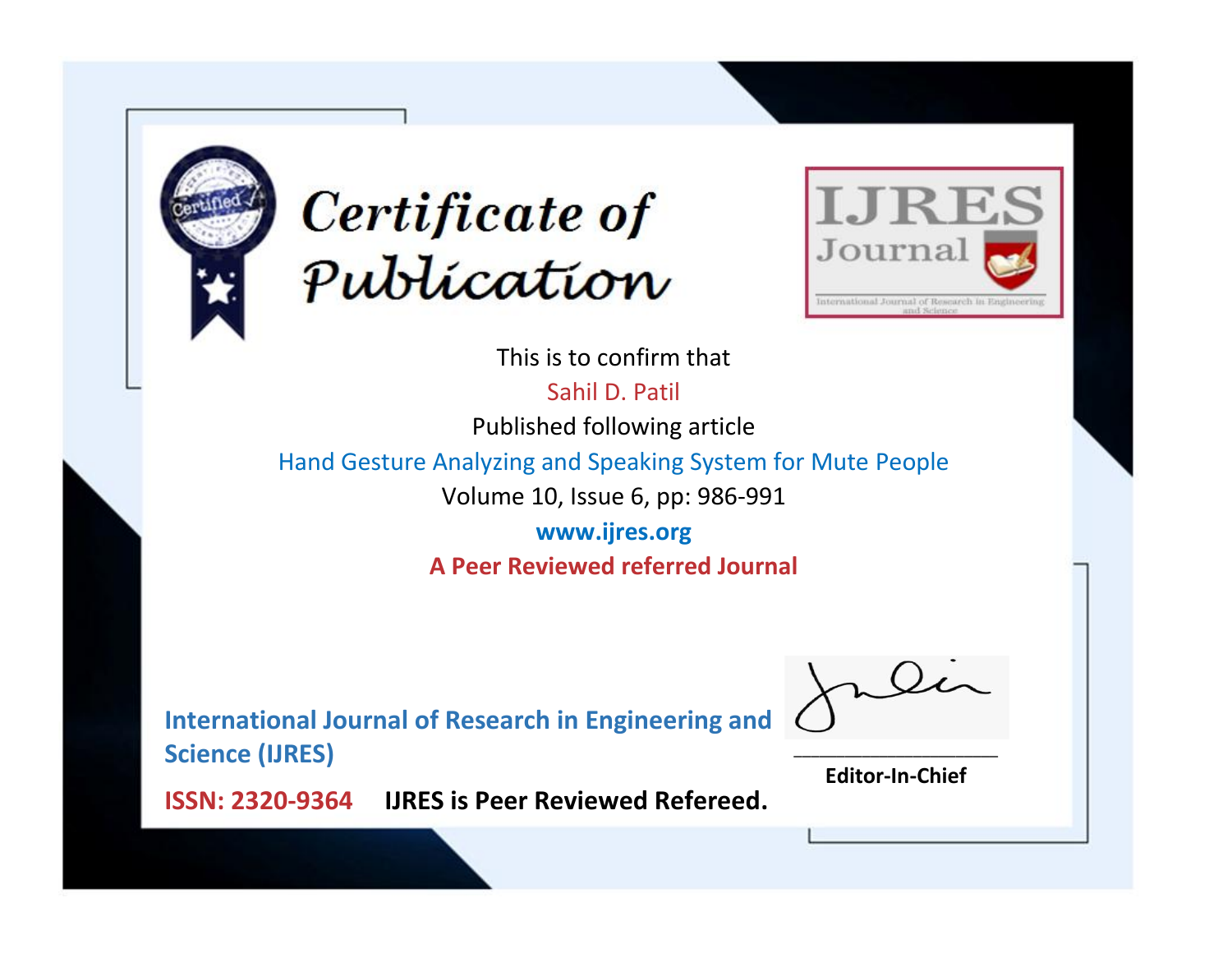



This is to confirm that Vedant J. Mhatre

Published following article

Hand Gesture Analyzing and Speaking System for Mute People

Volume 10, Issue 6, pp: 986-991

**www.ijres.org A Peer Reviewed referred Journal**

**International Journal of Research in Engineering and Science (IJRES)**

\_\_\_\_\_\_\_\_\_\_\_\_\_\_\_\_\_\_\_\_\_\_\_\_ **Editor-In-Chief**

**Journal.**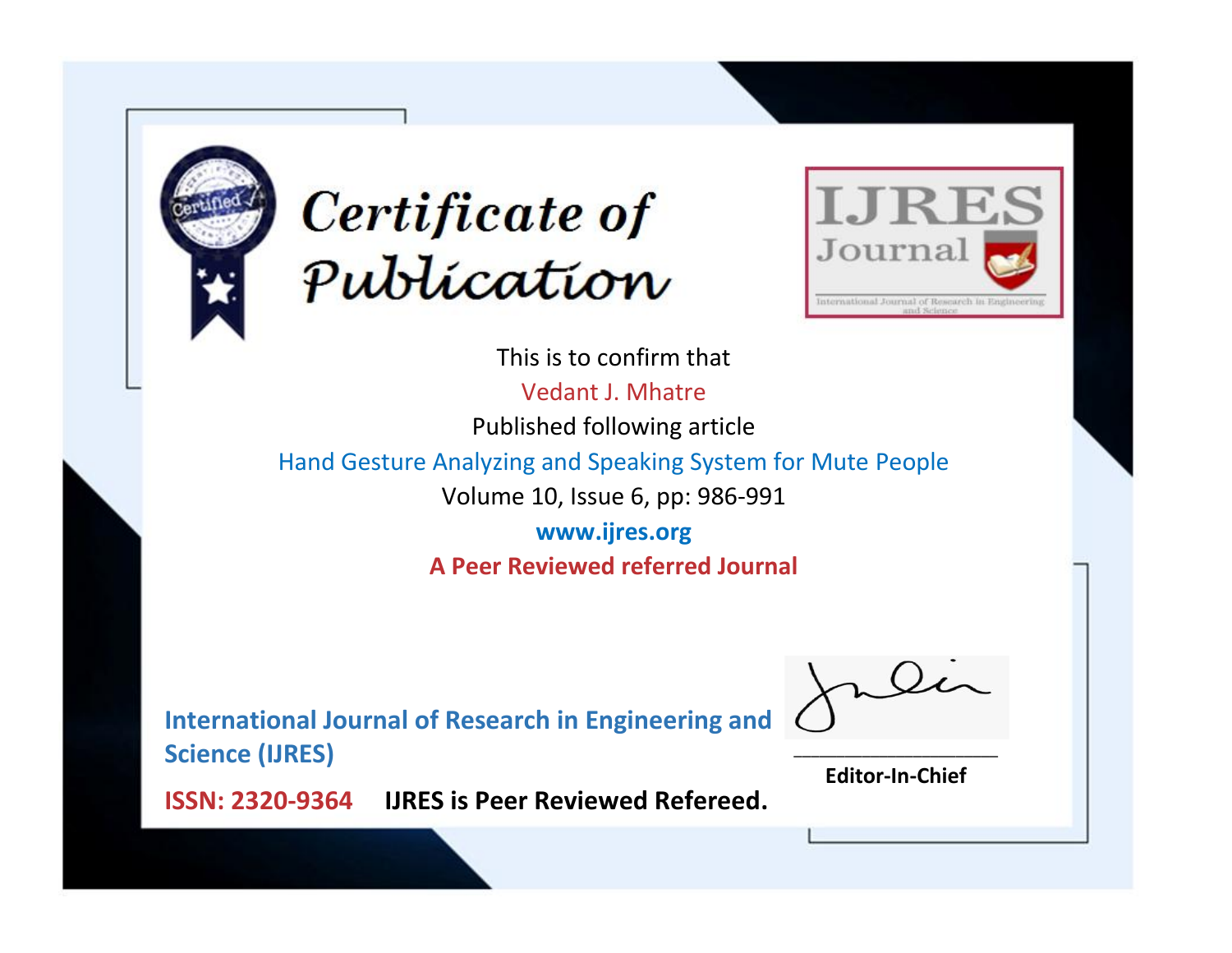



This is to confirm that Prof. Mithun Nair Published following article Hand Gesture Analyzing and Speaking System for Mute People Volume 10, Issue 6, pp: 986-991 **www.ijres.org A Peer Reviewed referred Journal**

**International Journal of Research in Engineering and Science (IJRES)**

\_\_\_\_\_\_\_\_\_\_\_\_\_\_\_\_\_\_\_\_\_\_\_\_ **Editor-In-Chief**

**Journal.**